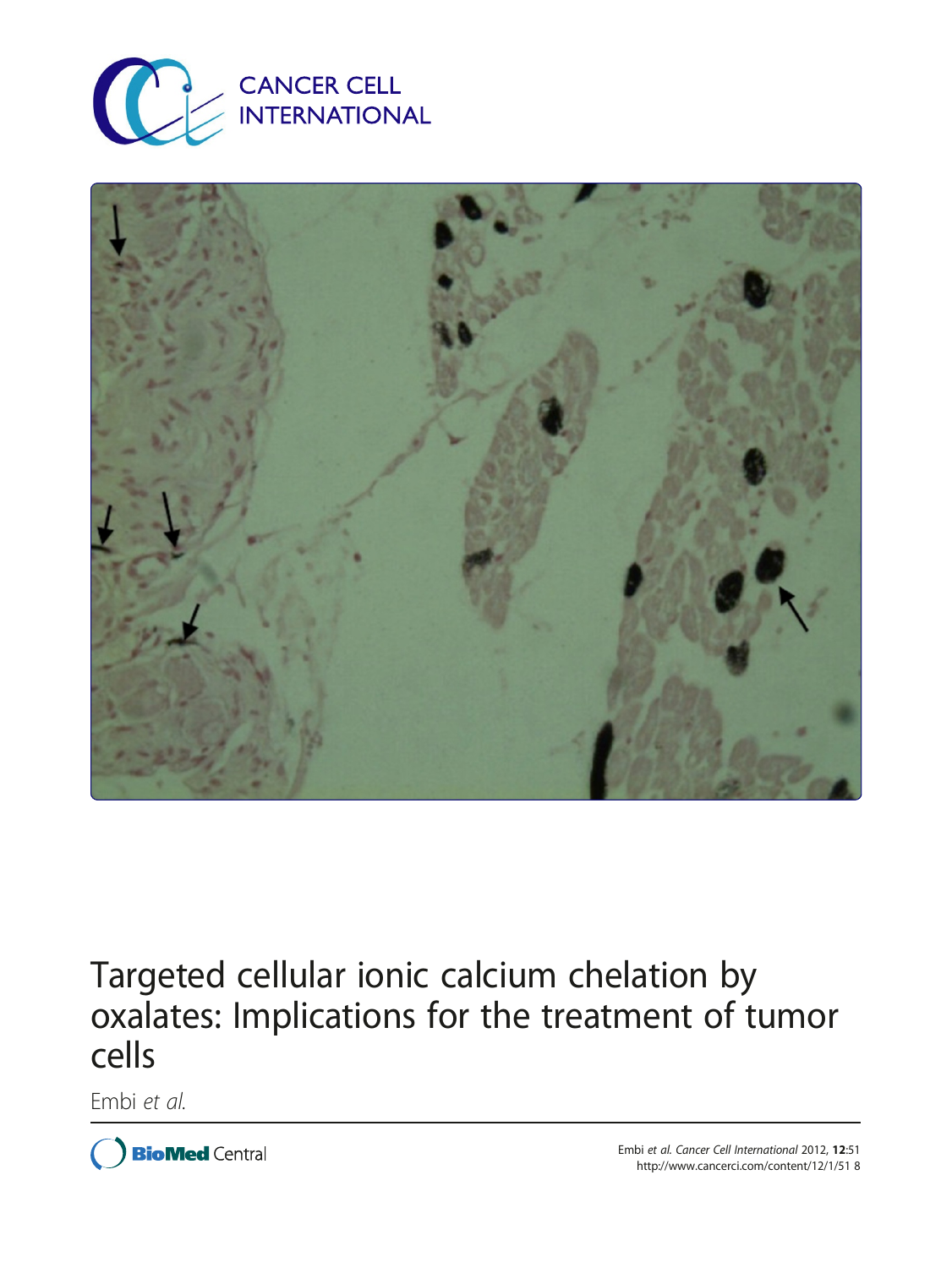## **HYPOTHESIS** CONSULTER THE SIGN OF THE SIGN OF THE SIGN OF THE SIGN OF THE SIGN OF THE SIGN OF THE SIGN OF THE SIGN OF THE SIGN OF THE SIGN OF THE SIGN OF THE SIGN OF THE SIGN OF THE SIGN OF THE SIGN OF THE SIGN OF THE SIG



# Targeted cellular ionic calcium chelation by oxalates: Implications for the treatment of tumor cells

Abraham Embi<sup>1\*</sup>, Benjamin J Scherlag<sup>2</sup>, Peter J Embi<sup>3</sup>, Manuel Menes<sup>4</sup> and Sunny S Po<sup>2</sup>

## Abstract

Background: In malignant melanoma, it has been published that up to 40% of cancer patients will suffer from brain metastasis. The prognosis for these patients is poor, with a life expectancy of 4 to 6 months. Calcium exchange is involved in numerous cell functions. Recently, three types of cellular calcium sequestration have been reported in the medical literature. The first describes a transgenic mouse model in which an increase of aberrant calcium channels triggers hypertrophy and apoptosis. The second provides a protective mechanism whereby astrocytes in the brain inhibit apoptosis of tumor cells by moving ionic calcium out of the tumor cells thru gap junctions. The third is via calcium chelation, which causes cell apoptosis by converting ionic calcium into a calcium salt. This process has been shown to operate in atrial myocardial cells, thus not allowing the intracellular calcium stores to flow through the myocytes intercalated discs. Ideally chemotherapeutic agents would be those that initiate apoptosis in tumor cells.

Presentation of the Hypothesis: We hypothesize that the recent reported intracellular calcium sequestration by oxalate chelation, due to its chemical process of converting ionic calcium into a calcium salt, may inhibit the protective effect of astrocytes on brain tumor metastasized melanoma cells by not allowing free calcium to leave the metastatic cells, simultaneously apoptosis of tumor and some healthy adjacent cells could occur. This hypothesis could be extended to include other cancerous tumors such as skin cancers amongst others.

Testing the hypothesis: Using the experimental model showing the protective mechanism of co-cultured reactive astrocytes and tumor cells treated with oxalates could be used to test this hypothesis in vitro. The calcium specific von Kossa technique could be used to confirm the presence of chelated intracellular calcium architecture of the metastatic cells (which is a sign of apoptosis), and extracellular calcium chelation stores of the Astrocytes (which has been shown to slow neural conduction).

Implications of the Hypothesis: The life expectancy in patients with metastasized malignant melanoma brain tumors could be significantly prolonged if the chemotherapeutic issue of brain metastasis is overcome. Other cancerous tumors can also be treated by this Targeted Chelation Approach. Ionic calcium sequestration using naturally occurring calcium chelators, viz., oxalates, could accomplish this desired outcome.

Keywords: Oxalates, Calcium chelation, Calcium sequestration, Apoptosis, Cancer cells, Metastatic melanoma, Astrocytes, Blood–brain barrier

\* Correspondence: abe@embi.net <sup>1</sup>

<sup>1</sup>Miami, Florida, USA

Full list of author information is available at the end of the article



© 2012 Embi et al.; licensee BioMed Central Ltd. This is an Open Access article distributed under the terms of the Creative Commons Attribution License (http://creativecommons.org/licenses/by/2.0), which permits unrestricted use, distribution, and reproduction in any medium, provided the original work is properly cited.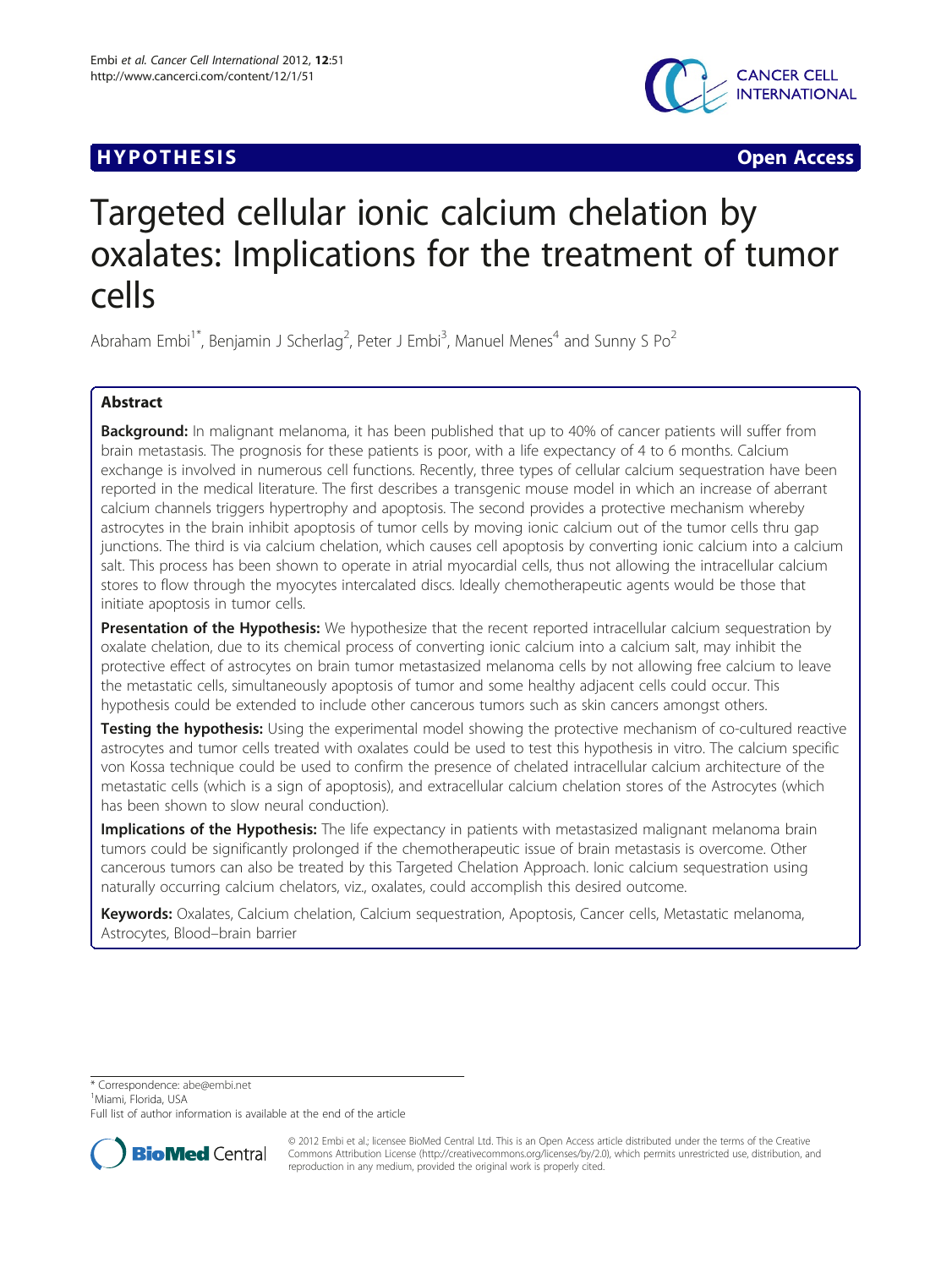<span id="page-2-0"></span>

Figure 1 Calcium chelated cross section of atrial myocardium adjacent to ganglionated plexus. Stained via von Kossa technique. Slide clearly denotes intracellular stained calcium in myocytes and extracellular chelation of ganglion and nerves. After injection of 100 mM/L of NH4Ox. Arrows (right side of image) showing chelated cytoplasmic ionic calcium stores of myocytes. Arrows (left side of image) denote extracellular calcium stores chelation of ganglion and nerves. Fan Y, Scherlag BJ, Embi A et al. Neural Effects of Oxalic Acid for Atrial Fibrillation Therapy. 33rd Annual Scientific Session Heart Rhythm. 2012; 9:S258.

## Background

### Ionic calcium increase induces apoptosis in a transgenic model

At the turn of the century (2001), it was reported that hypertrophy and apoptosis had occurred in cardiac cells of a Ca++ dependent transgenic model of cardiac hypertrophy. This model manifested an increased number of L-type calcium channels that provided an increased ingress of calcium thereby initiating hypertrophy and apoptosis [\[1](#page-4-0)].

## Protective effects of ionic calcium sequestration by physiologic processes: astrocytes

Cancer chemotherapeutic agents can promote apoptosis in tumors, attenuating their growth and metastasis. However, in some cases these chemotherapeutic effects can be attenuated by physiologic instances of calcium sequestration. Temporal analyses of melanoma cells incubated with chemotherapeutic agents have revealed an increase in cytoplasmic calcium followed by the appearance of fragmented DNA, one of the hallmarks of apoptosis [[2\]](#page-4-0). However, activated astrocytes in the brain seem to protect metastatic melanoma tumor cells from apoptosis by a form of ionic calcium sequestration. This has been shown in vitro to be dependent on physical contact at gap junctions between cultured rat astrocytes and metastasized melanoma tumor cells that act by reducing the intracellular ionic calcium concentration in the tumor cell rather than by converting ionic calcium to calcium carbonate [[3\]](#page-4-0).

## Effects of ionic calcium sequestration by chelation

Ionic calcium can also be sequestered via chelation to achieve certain cellular effects. In recent experiments, we studied the effect of various millimolar per liter (mM/L) concentrations of oxalates, namely oxalic acid (OA) and ammonium oxalate (NH4Ox), on the intrinsic cardiac autonomic nervous system of dogs. An incidental finding was the infiltration of oxalates into the adjacent atrial myocardium resulting in various degrees of intracellular and extracellular calcium chelation. This revealed that in the heart, particularly in the intra-neural connections and at the axon-myocytes junction, calcium sequestration by oxalate chelation converts the intracellular myocytes' ionic calcium stores as well as the extracellular ionic calcium of the neural network into calcium carbonate. This conversion inhibits neural conduction



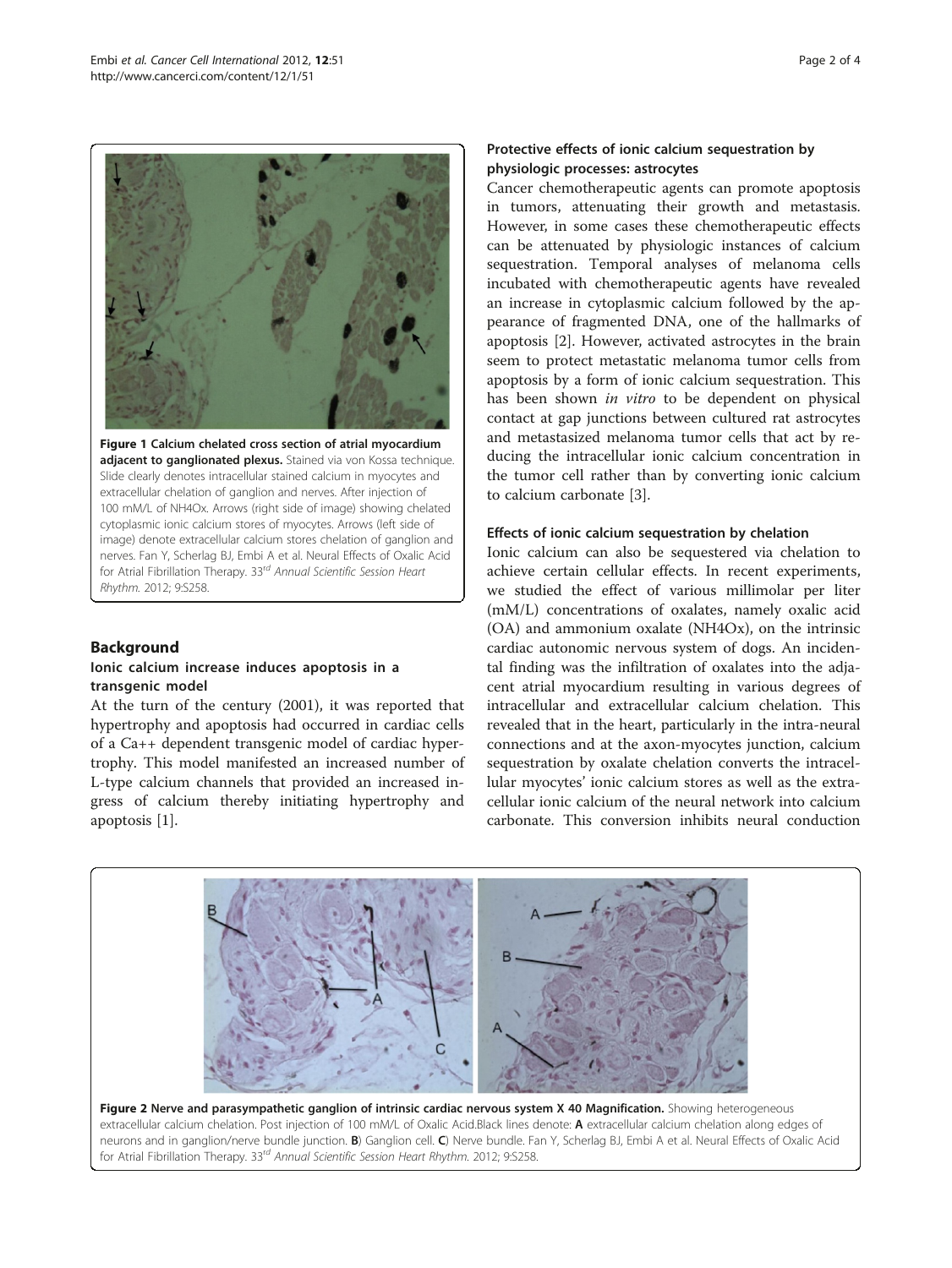and neurotransmitter release, and this might yield a positive outcome in a patho-physiological situation with hyperactive neurons in the ganglionated plexi, which leads to atrial fibrillation [[4](#page-4-0)].

Results from another, ongoing study suggests that chelation occurs irrespective of the pH of the chelators, ranging from OA (pH1.6) to NH4Ox (pH 6.7) (Embi A, Scherlag BJ unpublished observations). The control and post-injected samples were treated with a specific stain for calcium via the Von Kossa technique [\[5\]](#page-4-0). All control samples were negative for calcium chelation, on the other hand all other microinjected samples were positive for varying degrees of chelation (Figures [1](#page-2-0) and [2](#page-2-0)).

### Presentation of the hypothesis

The recent reported intracellular calcium sequestration by oxalate chelation, due to its chemical process of converting ionic calcium into a calcium salt, may inhibit the protective effect of astrocytes on brain tumor metastasized melanoma cells by not allowing free calcium to leave the metastatic cells. This could be accomplished by simultaneously apoptosis of malignant cells in the area targeted. Adjacent non-malignant cells physiological function could be affected by the process of chelation. This hypothesis could be extended to include other cancerous tumors such as skin cancers amongst others.

#### Testing the hypothesis

Using the experimental model showing the protective mechanism of co-cultured reactive astrocytes and tumor cells treated with oxalates could be used to test this hypothesis in vitro. The calcium specific von Kossa technique could be used to confirm the presence of chelated intracellular calcium architecture of the metastatic cells (which is a sign of apoptosis), and extracellular calcium chelation stores of the Astrocytes (which has been shown to slow neural conduction).

Oxalate calcium chelation could inhibit the astrocytes from sequestering ionic calcium from the cytoplasm of tumor cells. As per our findings on the oxalate infiltration and calcium sequestration in atrial myocytes, there should be a significant attenuation in the reactive astrocyte's protective ability for the melanoma tumor cells. Flow measurements *in vitro* of the cytosolic calcium in oxalate treated metastatic melanoma cells could support this theory. In vivo experimental approach is the use of iron-clad nanoparticles with an oxalate payload. Since nanoparticles are reported to cross the blood–brain barrier [\[6\]](#page-4-0), calcium chelators in this case can be selectively deployed by an outside force, such as magnetism aimed at the tumor area.

## Implications of the hypothesis

In malignant melanoma, it has been published that up to 40% of cancer patients will suffer from brain metastasis [[7\]](#page-4-0). The prognosis for these patients is poor, with a life expectancy of 4 to 6 months [\[8](#page-4-0)]. The life expectancy could be significantly prolonged if the chemotherapeutic issue of brain metastasis is overcome. Furthermore, just as radiation therapy with the "gamma-knife" technique enables targeted therapeutic effects not possible with less-targeted radiation approaches, so too would targeted intracellular chelation via tailored superparamagnetic ferrous covered nanoparticles  $(MNP<sub>S</sub>)$  crossing the blood brain barrier which can be electively guided and deployed by internal or external force or stimuli [[9\]](#page-4-0).

We are not advocating a systemic administration of calcium chelators, with the consequent deleterious effects [[10\]](#page-4-0), instead a novel use of in situ microinjection or perhaps a targeted chelation approach delivered Targeted delivery of endogenous substances such as OA (pH 1.6) and NH4Ox (pH 6.7) should be considered for inclusion in research protocols of some existing cancer treatments.

We conclude that the existing published medical literature on the extensive correlation of calcium and cancer treatment supports and justifies further research using this novel approach.

#### Abbreviations

Calcium chelation: Chemical process of substances binding to Ca<sup>++</sup> forming a calcium salt such as Calcium Carbonate (CaCO<sub>3</sub>); mM/L: Denotes concentration of millimoles per liter; MNP<sub>S</sub>: Superparamagnetic nanoparticles made with  $Fe<sub>3</sub>O<sub>4</sub>$  (core), thermoresponsive polymeric hydrogel (shell); NH4Ox: Ammonium Oxalate; OA: Oxalic Acid.

#### Competing interests

The authors declare that they have no competing interests.

#### Authors' contributions

AE Hypothesis and preliminary calcium chelation work, drafting of manuscript, final decision. BJS Research chelation design, original chelation experiments and invaluable support. PJE Substantial contribution, guidance, drafting and essential focusing of manuscript. MM Pathology Histology staining and pathologist interpretation. SSP Laboratory Director, funding and guidance as to selecting Ammonium Oxalate as preferred endogenous substance. All authors read and approved the final manuscript.

#### Authors' information

Abraham Embi- BS- MBA/HA. Associate Consultant, Miami, Florida USA. Benjamin J Scherlag PH D – Professor of Medicine, University of Oklahoma, Heart Rhythm Institute, Oklahoma City, Oklahoma, USA. Peter J. Embi MD FACR Associate Professor of Medicine, Rheumatology. Associate Director Informatics. The Ohio State University, Columbus, Ohio USA. Manuel Menes MD Pathology Consultant- Path Opinion, Delray Beach, Florida, USA. Sunny S Po MD PH D Professor of Medicine, Director Heart Rhythm Institute, University of Oklahoma, Oklahoma City, Oklahoma, USA.

#### Author details

<sup>1</sup> Miami, Florida, USA. <sup>2</sup> Health Sciences Center, Heart Rhythm Research Institute, Department of Medicine, University of Oklahoma, Oklahoma City, Oklahoma, USA. <sup>3</sup>Departments of Biomedical Informatics & Internal Medicine The Ohio State University, Columbus, Ohio, USA. <sup>4</sup>Pathopinion, Delray Beach, Florida, USA.

Received: 24 July 2012 Accepted: 30 November 2012 Published: 8 December 2012